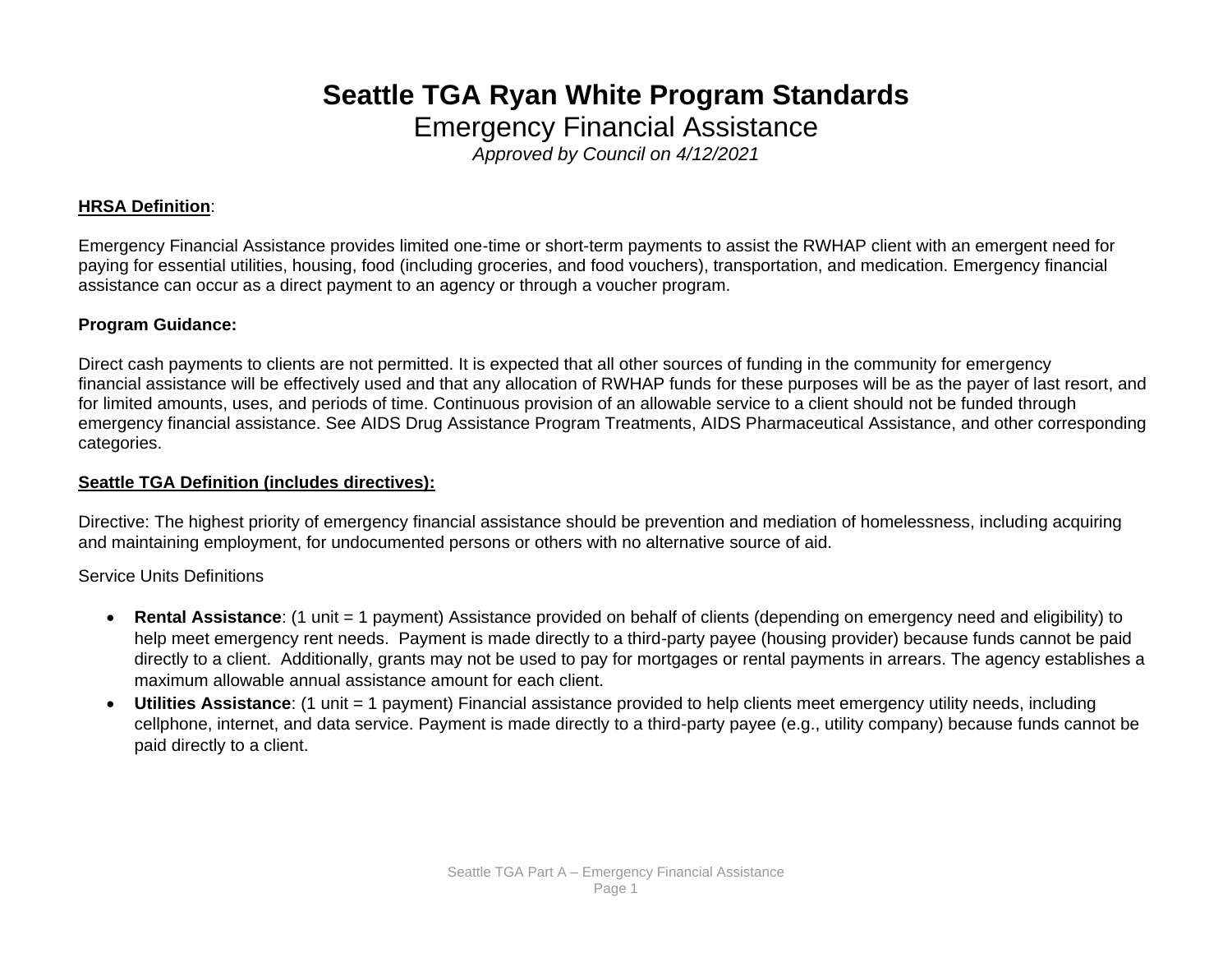## **All Category Services**

## **1.0 General Standards**

|   | $\uparrow$ TANDARL                                                                                                                                                           | <b>MEASURE</b>                                          |
|---|------------------------------------------------------------------------------------------------------------------------------------------------------------------------------|---------------------------------------------------------|
| . | -<br>$  -$<br>.<br>Seattle<br>∵tandards.<br>$'$ onoro $_1$<br>Program<br>.oaram<br>'Vhite<br>. .<br><b>Rvan</b><br>.GP<br>erres<br>icial<br>. <b>.</b><br>۱۵۱۰ ب<br>au.<br>v | レヘビ<br>herence<br>VISIt<br><b>Site</b><br>documer<br>аı |

## **2.0 Staff & Volunteer Qualifications and Training**

|     | <b>STANDARD</b>                                                                         | <b>MEASURE</b>                                 |
|-----|-----------------------------------------------------------------------------------------|------------------------------------------------|
| 2.1 | Please refer to the General Standards, specific sub-priority standards are listed below | Part A site visit documents adherence          |
|     | in the sub-priorities.                                                                  |                                                |
|     | Staff persons should demonstrate competency, knowledge and skills in the following      | Demonstrated competencies, knowledge and       |
|     | areas:                                                                                  | skills must be available upon request (e.g.    |
|     | Knowledge of community resources that provide emergency services                        | participation in training, formal supervisory  |
|     |                                                                                         | review, direct observation, case review, etc.) |

## **3.0 Services**

|     | <b>STANDARD</b>                                                                                                                                                                                                               | <b>MEASURE</b>                                                                                                                                                                                                                                                                |
|-----|-------------------------------------------------------------------------------------------------------------------------------------------------------------------------------------------------------------------------------|-------------------------------------------------------------------------------------------------------------------------------------------------------------------------------------------------------------------------------------------------------------------------------|
| 3.1 | Agency develops and implements policies and procedures to determine eligibility<br>criteria, maximum allowable assistance, payment processes, and client follow-up.                                                           | Program documentation                                                                                                                                                                                                                                                         |
| 3.2 | Each client is screened for eligibility and emergent need.                                                                                                                                                                    | Documentation in client record of an intake,<br>assessment, or progress notes that mention<br>current and past financial support needs                                                                                                                                        |
| 3.3 | In addition to providing emergency financial assistance, agency identifies additional<br>funding sources for the client and makes referrals as appropriate and based on the<br>client's wishes.                               | Documentation in client record                                                                                                                                                                                                                                                |
| 3.4 | Invoices and bills must be in the client's name. Exceptions may be made in instances<br>where it can be documented that, although the service (e.g. utility) is in another<br>person's name, it directly benefits the client. | Documentation of invoice/bill in client record<br>If the service is in another person's name, the<br>address must match the client's current<br>address that can be verified by another form<br>of documentation (e.g. Proof of Residency,<br>other bills, recent mail, etc.) |
| 3.5 | The agency has a procedure to protect client confidentiality when making payments<br>for assistance (e.g. checks that do not identify the agency as an HIV/AIDS agency).                                                      | Program documentation                                                                                                                                                                                                                                                         |
| 3.6 | The agency will issue payment for each approved request in a timely manner.                                                                                                                                                   | Documentation in client record tracking the<br>dates of each initial client request, agency<br>approval or denial, and issuance of payment.                                                                                                                                   |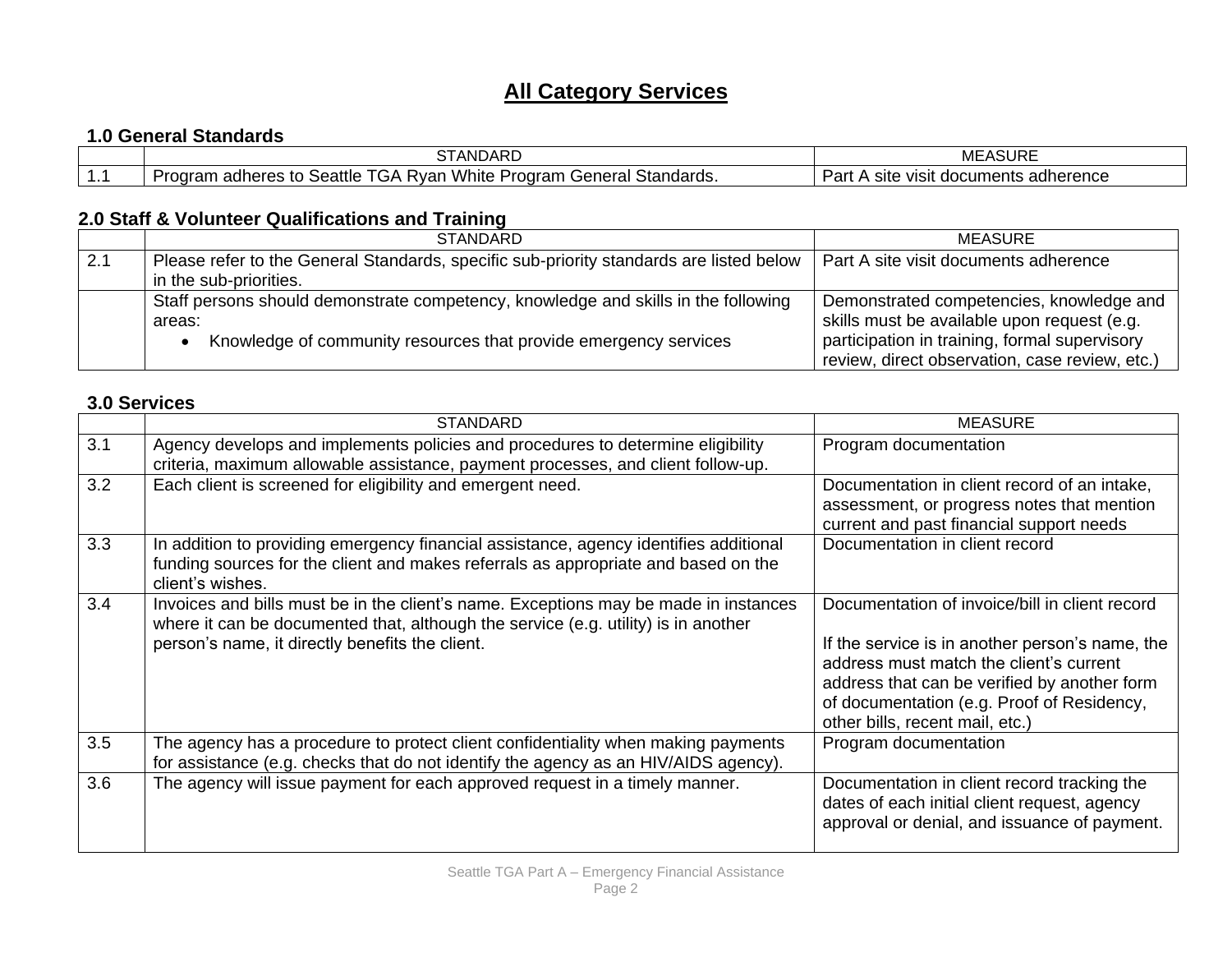|  | In addition, subrecipients will work with      |
|--|------------------------------------------------|
|  | recipient staff to develop a method to collect |
|  | data to measure the efficiency with which the  |
|  | agency responds to requests.                   |

## **6.0 Case Closure**

|                          | CTANINADD<br>ANDARL                                                                                                                                                           | ASURE<br>MEASI                           |
|--------------------------|-------------------------------------------------------------------------------------------------------------------------------------------------------------------------------|------------------------------------------|
| $\sim$<br>$\mathbf{b}$ . | $\sim$<br><br>- where د .<br>ollows its c<br>agency<br>case<br>neral standards<br>policies<br>no o<br>closure<br>the<br><b>PIC</b><br>. ae<br>10<br>וסוסו<br><b>Capc</b><br>. | client record<br>in the<br>Documentation |